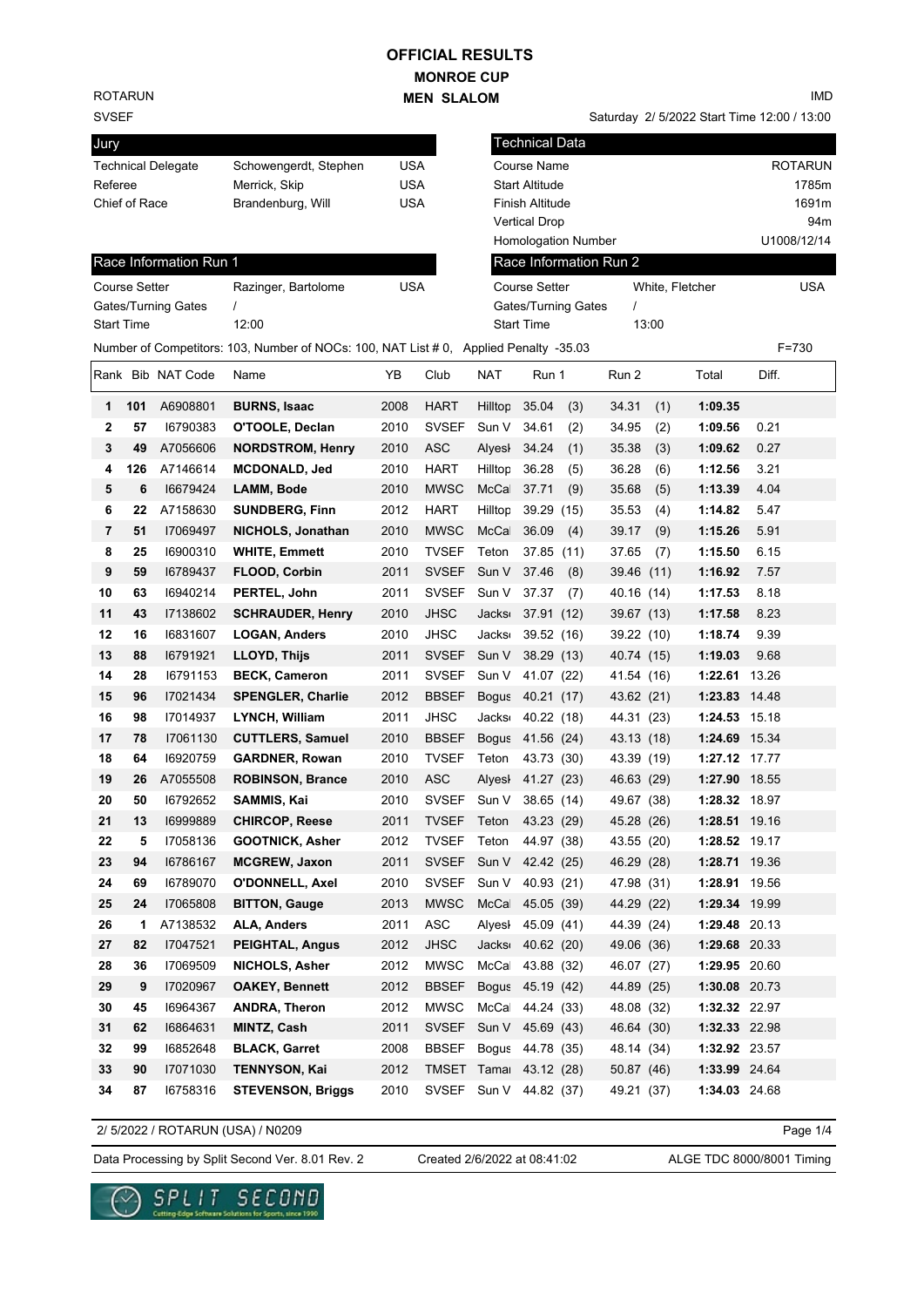SVSEF ROTARUN

# **MONROE CUP MEN SLALOM OFFICIAL RESULTS**

Saturday 2/ 5/2022 Start Time 12:00 / 13:00

IMD

|    |                | Rank Bib NAT Code | Name                       | ΥB   | Club         | NAT                | Run 1               | Run 2        | Total          | Diff. |
|----|----------------|-------------------|----------------------------|------|--------------|--------------------|---------------------|--------------|----------------|-------|
| 35 | 67             | 16884418          | <b>MATTHEWS, Bear</b>      | 2011 | <b>SVSEF</b> | Sun V              | 45.95 (44)          | 48.10 (33)   | 1:34.05 24.70  |       |
| 36 | 72             | 16950843          | LAMB, Coen                 | 2011 | <b>SVSEF</b> | Sun V              | 43.75 (31)          | 51.02 (47)   | 1:34.77 25.42  |       |
| 37 | 53             | 16998993          | <b>FRANCIS, Myles</b>      | 2012 | <b>TVSEF</b> | Teton              | 45.07 (40)          | 49.94 (41)   | 1:35.01 25.66  |       |
| 38 | 93             | 17034883          | FLECK, R. Felix            | 2013 | JHSC         | <b>Jacks</b>       | 46.41 (48)          | 49.68 (39)   | 1:36.09 26.74  |       |
| 39 | 100            | 17105364          | <b>ROBINSON, Hayden</b>    | 2009 | <b>JHSC</b>  | <b>Jacks</b>       | 46.29 (46)          | 50.38 (45)   | 1:36.67 27.32  |       |
| 40 | 83             | 16888895          | <b>QUESTAD, Henry</b>      | 2011 | <b>SVSEF</b> | Sun V              | 57.16 (68)          | 39.62 (12)   | 1:36.78 27.43  |       |
| 41 | 11             | 17035434          | <b>PATRIDGE, Skyelar</b>   | 2013 | <b>JHSC</b>  | <b>Jacks</b>       | 48.12 (53)          | 49.77 (40)   | 1:37.89 28.54  |       |
| 42 | 42             | 16887040          | <b>ROBINS, Sam</b>         | 2012 | <b>SVSEF</b> | <b>SUN</b> \       | 47.86 (52)          | 50.04 (42)   | 1:37.90 28.55  |       |
| 43 | 54             | A7141990          | <b>MOREHEAD, Jayce</b>     | 2011 | <b>ASC</b>   | Alyesl             | 49.58 (55)          | 50.04 (42)   | 1:39.62 30.27  |       |
| 44 | 21             | 16939516          | SMITH, Colin               | 2012 | <b>SVSEF</b> | Sun V              | 50.43 (58)          | 50.16 (44)   | 1:40.59 31.24  |       |
| 45 | 18             | 17046575          | LINDELL, Remy              | 2012 | <b>JHSC</b>  | <b>Jacks</b>       | 50.34 (57)          | 51.12 (48)   | 1:41.46 32.11  |       |
| 46 | 47             | A7059331          | ALA, Isaac                 | 2010 | <b>ASC</b>   |                    | Alyesi 1:00.29 (76) | 42.28 (17)   | 1:42.57 33.22  |       |
| 47 | 30             | 16947782          | <b>GRANT, Alex</b>         | 2013 | <b>SVSEF</b> | Sun V              | 50.88 (59)          | 52.85 (50)   | 1:43.73 34.38  |       |
| 48 | 35             | 17134459          | <b>IANNACCONE, Griffin</b> | 2012 | <b>BBSEF</b> | <b>Bogus</b>       | 50.93 (60)          | 52.83 (49)   | 1:43.76 34.41  |       |
| 49 | 102            | 16668576          | <b>SINNAMON, Decker</b>    | 2009 | <b>SVSEF</b> | Sun V              | 46.11 (45)          | 58.92 (64)   | 1:45.03 35.68  |       |
| 50 | 97             | 17048260          | <b>HOLMAN, James</b>       | 2012 | <b>SVSEF</b> | Sun V              | 49.75 (56)          | 56.09 (59)   | 1:45.84 36.49  |       |
| 51 | 31             | 16953260          | WOOD, Otis                 | 2011 | <b>SVSEF</b> | Sun V              | 53.09 (63)          | 53.62 (51)   | 1:46.71 37.36  |       |
| 52 | 74             | 17046093          | <b>VAN GELDER, William</b> | 2012 | <b>JHSC</b>  | <b>Jacks</b>       | 52.71 (62)          | 54.28 (54)   | 1:46.99 37.64  |       |
| 53 | 95             | 16843491          | <b>BROWN, Alex</b>         | 2011 | <b>SVSEF</b> | Sun V              | 48.56 (54)          | 59.41 (65)   | 1:47.97 38.62  |       |
| 54 | 55             | A7160567          | <b>MCLAUGHLIN, Kalsin</b>  | 2012 | <b>ASC</b>   | Alyesl             | 53.93 (64)          | 55.78 (57)   | 1:49.71 40.36  |       |
| 55 | 39             | 17020615          | <b>SATTLER, Eli</b>        | 2012 | <b>SVSEF</b> | Sun V              | 54.80 (65)          | 55.92 (58)   | 1:50.72 41.37  |       |
| 56 | 85             | 16855747          | <b>LIGHTHART, Zachary</b>  | 2012 | <b>JHSC</b>  | <b>Jacks</b>       | 40.51 (19)          | 1:11.70(82)  | 1:52.21 42.86  |       |
| 57 | 3              | 17148020          | SMITH, Liam                | 2010 | <b>BBSEF</b> | <b>Bogus</b>       | 59.36 (73)          | 54.01 (53)   | 1:53.37 44.02  |       |
| 58 | 66             | 17141872          | <b>MCDONALD, Kaden</b>     | 2011 | <b>BBSEF</b> | <b>Bogus</b>       | 56.24 (67)          | 58.22 (62)   | 1:54.46 45.11  |       |
| 59 | 41             | 16975888          | SNELL, Logan               | 2012 | <b>SVSEF</b> | Sun V              | 59.89 (75)          | 57.61 (61)   | 1:57.50 48.15  |       |
| 60 | 65             | 17021807          | <b>KANTOR, Jack</b>        | 2013 | <b>SVSEF</b> | Sun V              | 58.01 (71)          | 1:00.41(67)  | 1:58.42 49.07  |       |
| 61 | 71             | 17097130          | <b>LYNCH, Samuel</b>       | 2013 | <b>JHSC</b>  | Jacks              | 55.71 (66)          | 1:03.11(70)  | 1:58.82 49.47  |       |
| 62 | 84             | A6919104          | <b>CAVANAUGH, James</b>    | 2010 | ASC          | AlyesI             | 57.86 (69)          | 1:03.26 (71) | 2:01.12 51.77  |       |
| 63 | 58             | 17151550          | SINGH, Vadin               | 2013 | JHSC         | <b>Jacks</b>       | 59.44 (74)          | 1:02.62(69)  | 2:02.06 52.71  |       |
| 64 | 7              | 17154609          | GIVENS, Jace               | 2013 | TMSET        | Tama 1:02.64 (78)  |                     | 59.75 (66)   | 2:02.39 53.04  |       |
| 65 | $\overline{2}$ | 17148037          | <b>SMITH, Finn</b>         | 2013 | <b>BBSEF</b> | Bogus 59.13 (72)   |                     | 1:06.86(77)  | 2:05.99 56.64  |       |
| 66 | 68             | 17132924          | <b>CUTTLERS, Simon</b>     | 2013 | <b>BBSEF</b> | Bogus 1:04.49 (79) |                     | 1:02.54 (68) | 2:07.03 57.68  |       |
| 67 | 33             | 17108436          | <b>NOBMAN, Everett</b>     | 2014 | <b>TVSEF</b> | Teton 1:02.50 (77) |                     | 1:04.98(74)  | 2:07.48 58.13  |       |
| 68 | 86             | 17148284          | <b>BACON, Jackson</b>      | 2015 | JHSC         | Jacks 1:04.80 (81) |                     | 1:05.33(75)  | 2:10.131:00.78 |       |
| 69 | 75             | 17053041          | NOBMAN, Reis               | 2010 | <b>TVSEF</b> | Teton 1:04.54 (80) |                     | 1:09.29 (79) | 2:13.831:04.48 |       |
| 70 | 17             | 17158171          | <b>HANSEN, William</b>     | 2012 | <b>TMSET</b> | Tama 1:08.80 (84)  |                     | 1:06.64(76)  | 2:15.441:06.09 |       |
| 71 | 44             | 16909100          | <b>HOLLAND, Xavier</b>     | 2013 | <b>BBSEF</b> | Bogus 1:06.78 (83) |                     | 1:10.13(80)  | 2:16.911:07.56 |       |
| 72 | 81             | 17144783          | <b>WOLFF, Alex</b>         | 2011 | <b>BBSEF</b> | Bogus 1:06.39 (82) |                     | 1:10.92(81)  | 2:17.311:07.96 |       |
| 73 | 12             | 17062332          | <b>BECKMANN, Walton</b>    | 2012 | <b>BBSEF</b> | Bogus 1:31.94 (89) |                     | 58.88 (63)   | 2:30.821:21.47 |       |
| 74 | 14             | 17146321          | JOHNSON, Grady             | 2014 | <b>TVSEF</b> | Teton 1:32.63 (90) |                     | 1:17.63(83)  | 2:50.261:40.91 |       |

#### **NOT PERMITTED TO START 1st RUN**

**DID NOT START 1st RUN: 1 competitor**

40 I7025285 LITTLE, John 2012 SVSEF Sun V

2/ 5/2022 / ROTARUN (USA) / N0209

Data Processing by Split Second Ver. 8.01 Rev. 2 Created 2/6/2022 at 08:41:02 ALGE TDC 8000/8001 Timing

Created 2/6/2022 at 08:41:02

Page 2/4

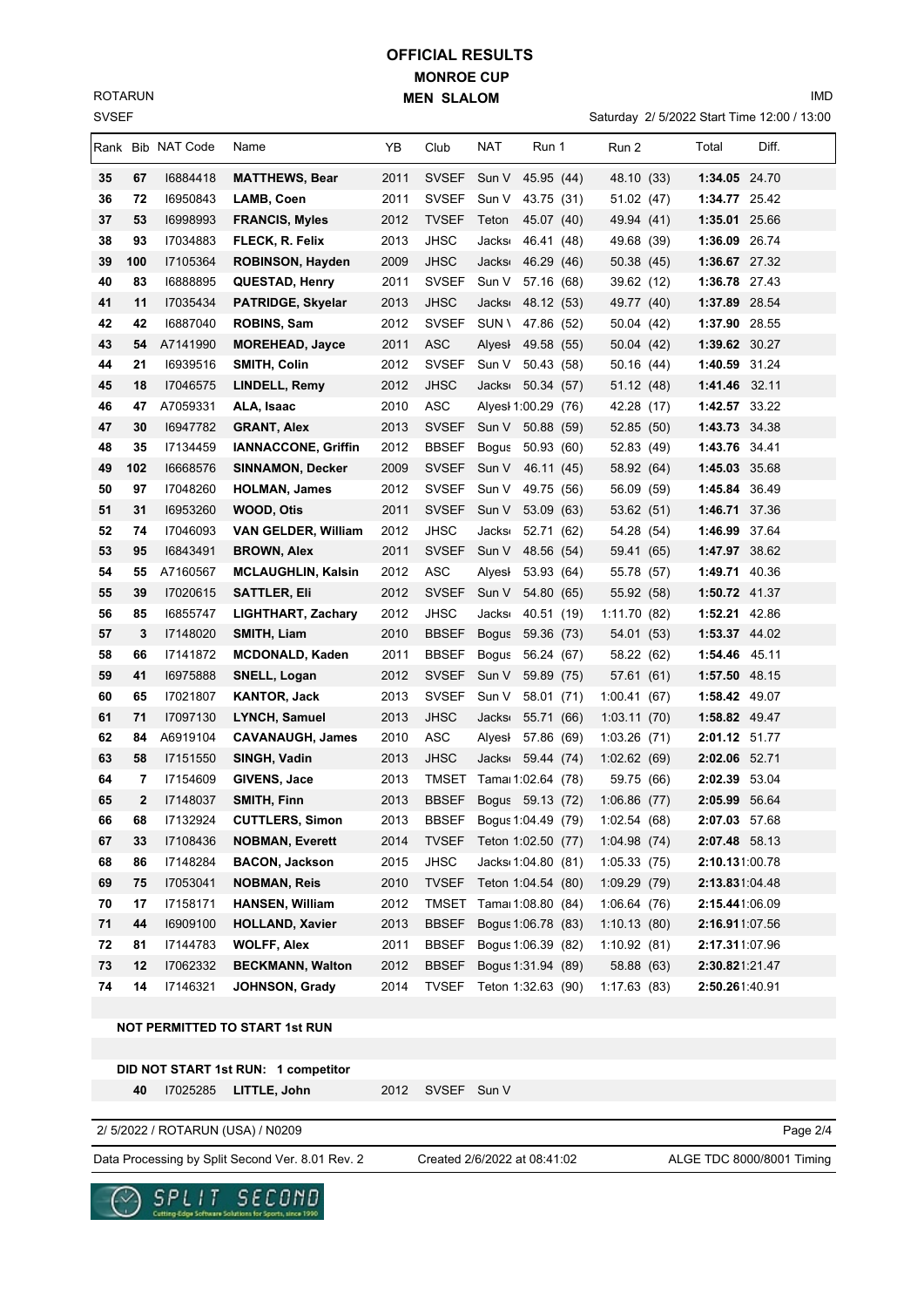**MONROE CUP MEN SLALOM OFFICIAL RESULTS**

Saturday 2/ 5/2022 Start Time 12:00 / 13:00

|     | Rank Bib NAT Code | Name                                   | YB   | Club         | NAT<br>Run 1                  | Run 2                    | Total | Diff.   |
|-----|-------------------|----------------------------------------|------|--------------|-------------------------------|--------------------------|-------|---------|
|     |                   |                                        |      |              |                               |                          |       |         |
|     |                   | DID NOT FINISH 1st RUN: 9 competitors  |      |              |                               |                          |       |         |
| 73  | 16983606          | <b>MALONE, Finn</b>                    | 2011 | SVSEF Sun V  |                               | 55.52 (56)               |       |         |
| 56  | 16944788          | LLOYD, Cody                            | 2012 | SVSEF Sun V  |                               | 1:04.59(73)              |       |         |
| 125 | 16966332          | <b>PFAU, Charlie</b>                   | 2011 | SVSEF Sun V  |                               | 53.91 (52)               |       |         |
| 34  | I7163295          | HOPPLE, Jonathan                       | 2012 | <b>JHSC</b>  | <b>Jacks</b>                  | <b>DNF</b>               |       |         |
| 27  | 16877277          | <b>EHLERINGER, Brixen</b>              | 2012 | SVSEF Sun V  |                               | 56.81 (60)               |       |         |
| 23  | 17017878          | <b>GOVE, Brooks</b>                    | 2010 | SVSEF Sun V  |                               | <b>DSQ</b>               |       |         |
| 10  | 16792061          | FLYNN, Henry                           | 2010 | SVSEF Sun V  |                               | 39.14(8)                 |       |         |
| 8   | 16939336          | <b>SEWELL, Wesley</b>                  | 2011 | <b>SVSEF</b> | Sun V                         | 54.61 (55)               |       |         |
|     | 4 A7149349        | <b>GUESS, Grayson</b>                  | 2011 | ASC          | Alyesl                        | 48.26 (35)               |       |         |
|     |                   |                                        |      |              |                               |                          |       |         |
|     |                   | DISQUALIFIED 1st RUN: 3 competitors    |      |              |                               |                          |       |         |
| 92  | 17048154          | <b>THURMAN, Matthew</b>                | 2011 | SVSEF Sun V  |                               | 1:08.64(78)              |       | Gate 38 |
| 76  | 17158183          | <b>HANSEN, Henry</b>                   | 2014 | TMSET Tamar  |                               | 1:53.44(84)              |       | Gate 38 |
| 20  | 17017895          | GOVE, Hunter                           | 2012 | SVSEF Sun V  |                               | 1:03.77(72)              |       | Gate 11 |
|     |                   |                                        |      |              |                               |                          |       |         |
|     |                   | <b>NOT PERMITTED TO START 2nd RUN</b>  |      |              |                               |                          |       |         |
|     |                   |                                        |      |              |                               |                          |       |         |
|     |                   | DID NOT START 2nd RUN: 1 competitor    |      |              |                               |                          |       |         |
| 15  |                   | 17064845 <b>GARDNER, Liam</b>          |      |              | 2014 TVSEF Teton 1:11.30 (86) |                          |       |         |
|     |                   |                                        |      |              |                               |                          |       |         |
|     |                   | DID NOT FINISH 2nd RUN: 13 competitors |      |              |                               |                          |       |         |
| 127 | 17069701          | <b>WRIGHT, Evan</b>                    | 2008 |              | BBSEF Bogus 57.91 (70)        | <b>DNF</b>               |       |         |
| 89  | 16945912          | <b>DULCICH, Charles</b>                | 2011 |              | SVSEF Sun V 46.39 (47)        | <b>DNF</b>               |       |         |
| 80  | 16790492          | <b>MAY, Asher</b>                      | 2010 |              | SVSEF SUN \ 42.99 (27)        | <b>DNF</b>               |       |         |
| 79  | 17041567          | <b>CROCKETT, Cruz</b>                  | 2012 |              | TMSET Tama: 51.12 (61)        | <b>DNF</b>               |       |         |
| 77  | 17134396          | <b>THOMSEN, Trevor</b>                 | 2010 | <b>BBSEF</b> | Bogus 1:19.65 (88)            | <b>DNF</b>               |       |         |
| 70  | 16906455          | <b>HEINZ, Jack</b>                     | 2010 |              | SVSEF Sun V 42.90 (26)        | <b>DNF</b>               |       |         |
| 61  | 16920439          | <b>HARRIS, Kelby</b>                   | 2012 | $\perp$      |                               | 46.42 (49)<br><b>DNF</b> |       |         |
| 48  | 17062365          | <b>HALL, Samuel</b>                    | 2011 |              | BBSEF Bogus 44.34 (34)        | <b>DNF</b>               |       |         |
| 38  | 16678817          | <b>SCHLATTER, Jake</b>                 | 2010 |              | SVSEF Sun V 44.81 (36)        | <b>DNF</b>               |       |         |
| 37  | 17155021          | <b>FALK, Anders</b>                    | 2012 | <b>JHSC</b>  | Jacks 47.77 (51)              | <b>DNF</b>               |       |         |
| 32  | 17027592          | JOHNSON, Raleigh                       | 2011 | SVSEF        | Sun V 1:09.48 (85)            | <b>DNF</b>               |       |         |
| 29  | 17061629          | <b>BARTICH, Miles</b>                  | 2011 | <b>BBSEF</b> | Bogus 47.36 (50)              | <b>DNF</b>               |       |         |
| 19  | A7032774          | <b>MURPHY, Levi</b>                    | 2010 | <b>ASC</b>   | Alyesi 37.79 (10)             | <b>DNF</b>               |       |         |
|     |                   |                                        |      |              |                               |                          |       |         |
|     |                   | DISQUALIFIED 2nd RUN: 2 competitors    |      |              |                               |                          |       |         |
| 91  | 16751959          | <b>LIMBURG, Wyatt</b>                  | 2010 | SVSEF        | Sun V 36.90                   | <b>DSQ</b><br>(6)        |       | Gate 24 |
| 52  | 17009714          | <b>BECKMANN, Henry</b>                 | 2010 | <b>BBSEF</b> | Bogus 1:18.90 (87)            | <b>DSQ</b>               |       | Gate 23 |

2/ 5/2022 / ROTARUN (USA) / N0209

SVSEF ROTARUN

Data Processing by Split Second Ver. 8.01 Rev. 2 Created 2/6/2022 at 08:41:02 ALGE TDC 8000/8001 Timing Created 2/6/2022 at 08:41:02

Page 3/4



IMD